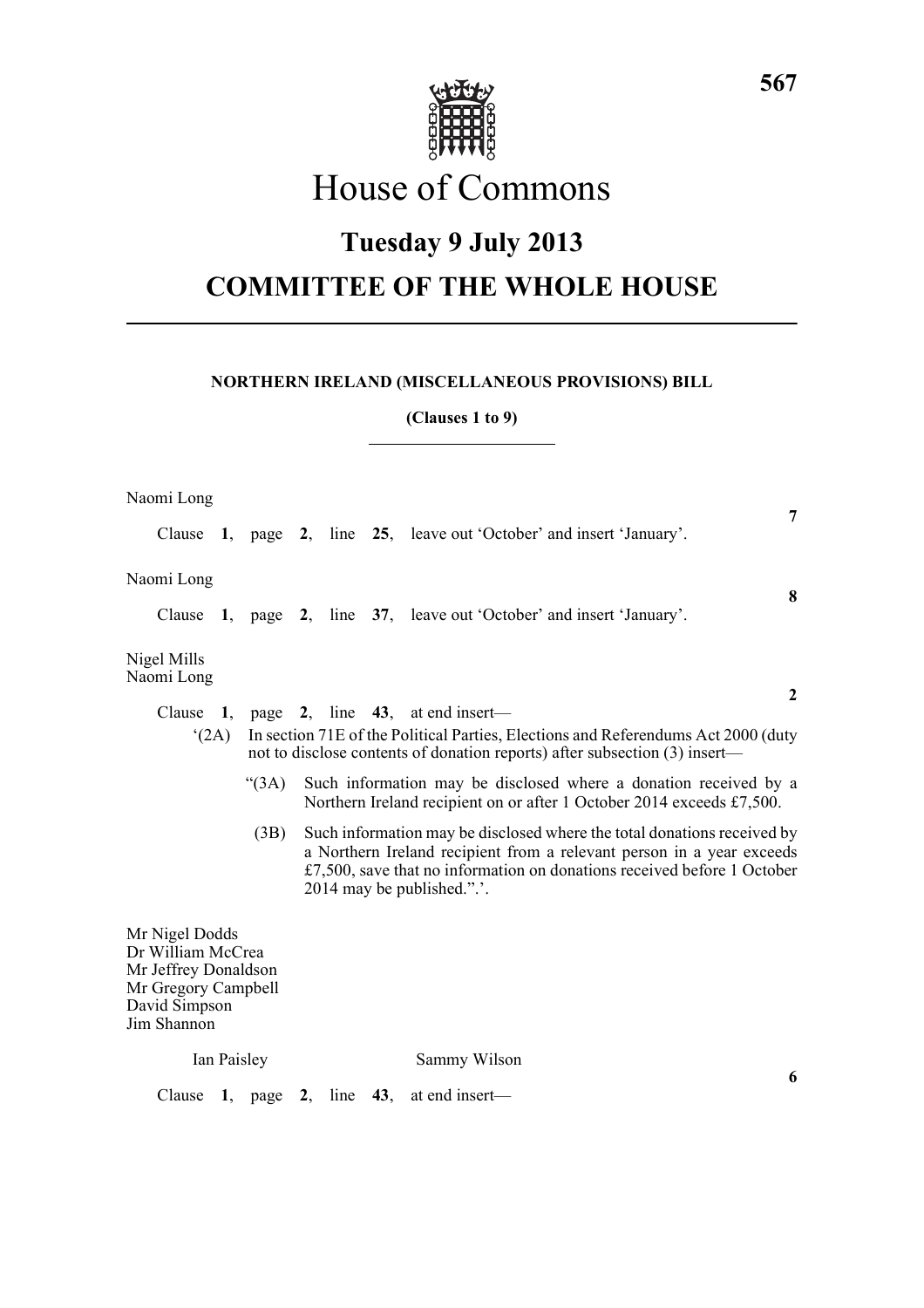Clause **3**, page **4**, line **5**, after 'Commons', insert 'or House of Lords'.

'(2A) Section 71B of the Political Parties, Elections and Referendums Act 2000 is repealed.'.

**10**

### Naomi Long

| Naomi Long                         | 11                                                                                                                                                                                                                         |
|------------------------------------|----------------------------------------------------------------------------------------------------------------------------------------------------------------------------------------------------------------------------|
|                                    | Clause 3, page 4, line 7, after 'Commons', insert 'or House of Lords'.                                                                                                                                                     |
| Naomi Long                         | 12                                                                                                                                                                                                                         |
|                                    | Clause $3$ , page $4$ , line 11, at end insert—                                                                                                                                                                            |
| (2)                                | A person who becomes a Member of the House of Lords is not disqualified under<br>section $1(1)(za)$ at any time during the period of 8 days beginning with the day<br>the person becomes a Member of the House of Lords.'. |
| Naomi Long                         | 13                                                                                                                                                                                                                         |
|                                    | Clause 3, page 4, line 30, leave out from 'members)' to end of line 31 and insert<br>'leave out "either House of Parliament.".'.                                                                                           |
|                                    |                                                                                                                                                                                                                            |
|                                    |                                                                                                                                                                                                                            |
| Naomi Long                         |                                                                                                                                                                                                                            |
| Ireland).'.                        | 14<br>Clause 4, page 4, line 36, after 'Ireland)', insert 'or Seanad Éireann (the Senate of                                                                                                                                |
| Mark Durkan<br>Ms Margaret Ritchie |                                                                                                                                                                                                                            |
|                                    | 20<br>Clause 4, page 4, line 36, at end insert 'or Seanad Éireann (Senate of Ireland).<br>(dc) is a member of the House of Lords.'.                                                                                        |
| Naomi Long                         |                                                                                                                                                                                                                            |
|                                    | 15<br>Clause 4, page 4, line 38, after 'Éireann', insert 'or Seanad Éireann'.                                                                                                                                              |
| Nigel Mills                        |                                                                                                                                                                                                                            |
|                                    | $\mathbf{3}$<br>Clause 4, page 4, line 41, at end add—                                                                                                                                                                     |
| (3)                                | In section 1(1) of the Northern Ireland Assembly Disqualification Act 1975<br>(disqualification of holders of certain offices and places) before paragraph (a)<br>$insert$ —                                               |

- "(za) is a member of the European Parliament;".
- (4) After section 1B of that Act (as inserted by section 4(2)) insert—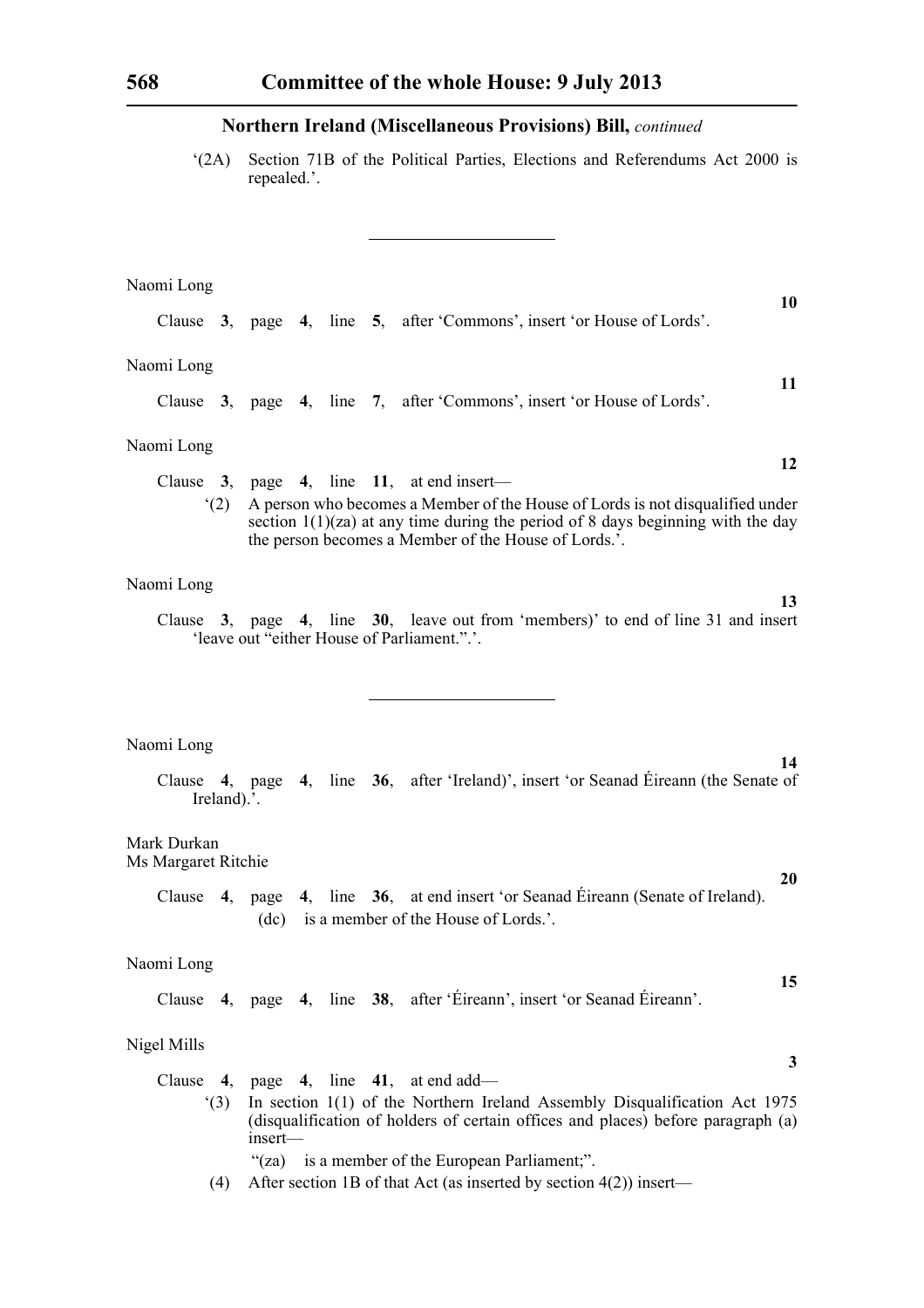#### **"1C Members of the European Parliament**

A person returned at an election as a member of the Northern Ireland Assembly is not disqualified under section  $1(1)(za)$  at any time in the period of 8 days beginning with the day the person is so returned.".'.

Naomi Long

Clause **5**, page **6**, line **13**, leave out from 'MPs' to end and insert ', members of the House of Lords or members of the Oireachtas).'.

Naomi Long

Clause **5**, page **6**, line **28**, leave out from 'MPs' to end and insert ', members of the House of Lords or members of the Oireachtas); and'.

Mr Nigel Dodds Dr William McCrea Mr Jeffrey Donaldson Mr Gregory Campbell David Simpson Jim Shannon

Ian Paisley Sammy Wilson

Clause **6**, page **6**, line **37**, at end add—

'7B The alteration of the number of members of the Assembly required to express their concern about a matter which is to be voted on by the Assembly, such concern requiring that the vote on that matter shall require cross-community support.

> This paragraph does not include the alteration of that number to a number exceeding 30.'.

Mr Nigel Dodds Dr William McCrea Mr Jeffrey Donaldson Mr Gregory Campbell David Simpson Jim Shannon

#### Ian Paisley Sammy Wilson

Clause **6**, page **6**, line **37**, at end insert—

'7B The subject matter of Sections 16, 17, and 18 of this Act.

(2) In Schedule 2, paragraph (b) after "sections" insert "16, 17 and 18".'.

**17**

**4**

**5**

**16**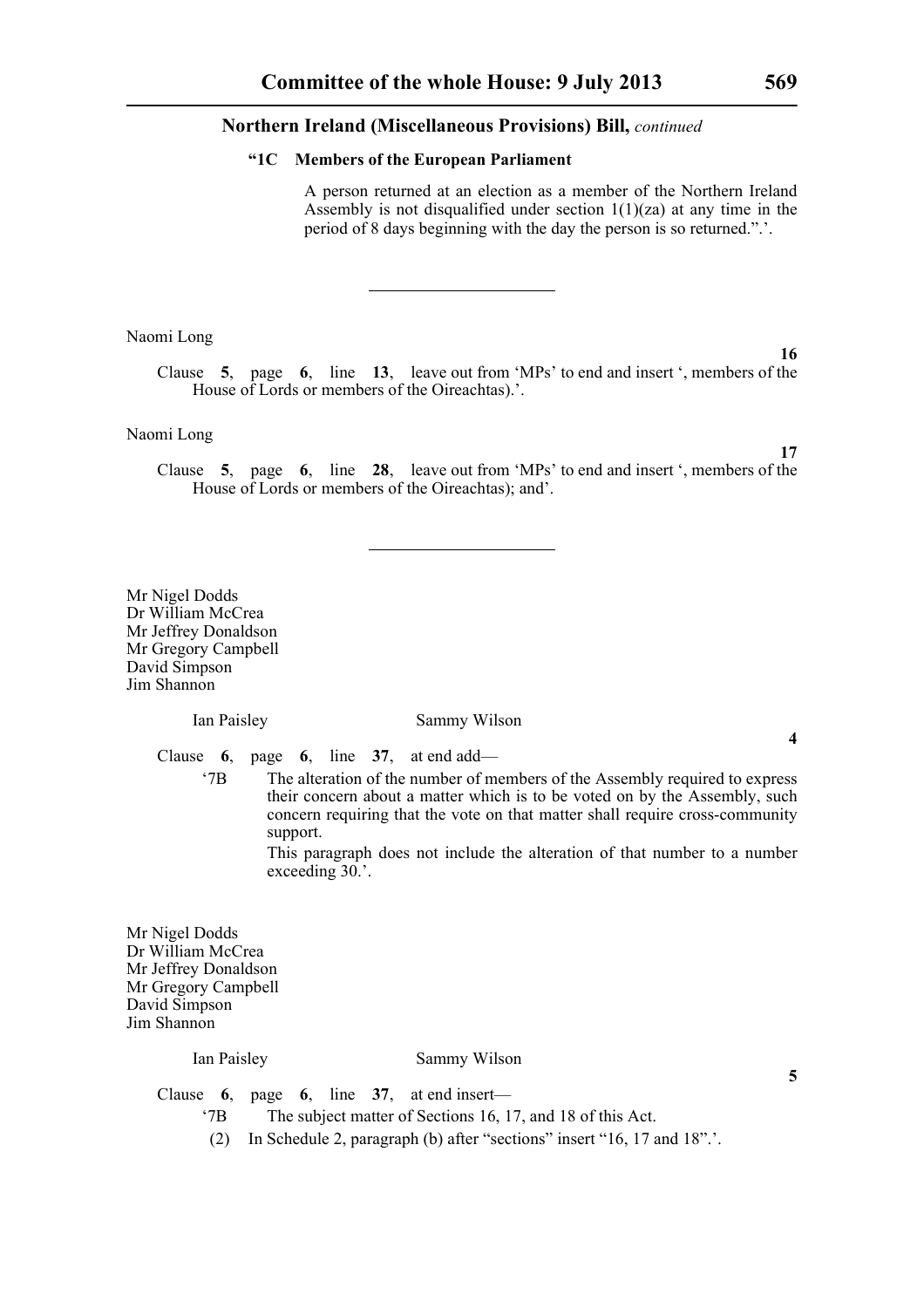Mark Durkan Ms Margaret Ritchie

Clause **6**, page **6**, line **37**, at end insert—

'7B The alteration to any age between 16 and 18 of the minimum voting age for elections to the Assembly or local government elections in Northern Ireland.'.

Vernon Coaker Stephen Pound Pamela Nash

Clause **6**, page **6**, line **37**, at end add—

'(2) In Schedule 3 to the Northern Ireland Act 1998 (reserved matters), at the end of paragraph 1 insert "except such functions as are specified by the Secretary of State by order made by statutory instrument.".'.

Ms Margaret Ritchie

Page **6**, line **38**, leave out Clause 7.

Mark Durkan Ms Margaret Ritchie

- Clause **8**, page **7**, line **4**, leave out from 'is' to end of line 41 and add 'repealed. (2) Any provision by Act of the Northern Ireland Assembly which provides, by virtue of section 21A(3) or (3A) of the 1998 Act, for the method of appointment of a Minister in charge of devolved policing and justice functions, shall be repealed.
	- (3) Any Minister in charge of devolved policing and justice functions shall be appointed in the same way as other Northern Ireland Ministers.'.

#### ORDER OF THE HOUSE [24 JUNE 2013]

That the following provisions shall apply to the Northern Ireland (Miscellaneous Provisions) Bill:

#### *Committal*

- 1. Clauses 1 to 9 shall be committed to a Committee of the whole House.
- 2. The remainder of the Bill shall be committed to a Public Bill Committee.

#### *Proceedings in Committee*

- 3. Proceedings in Committee of the whole House shall (so far as not previously concluded) be brought to a conclusion at the moment of interruption on the day on which those proceedings are commenced.
- 4. Proceedings in the Public Bill Committee shall (so far as not previously concluded) be brought to a conclusion on Thursday 18 July 2013.
- 5. The Public Bill Committee shall have leave to sit twice on the first day on

**1**

**9**

**19**

**18**